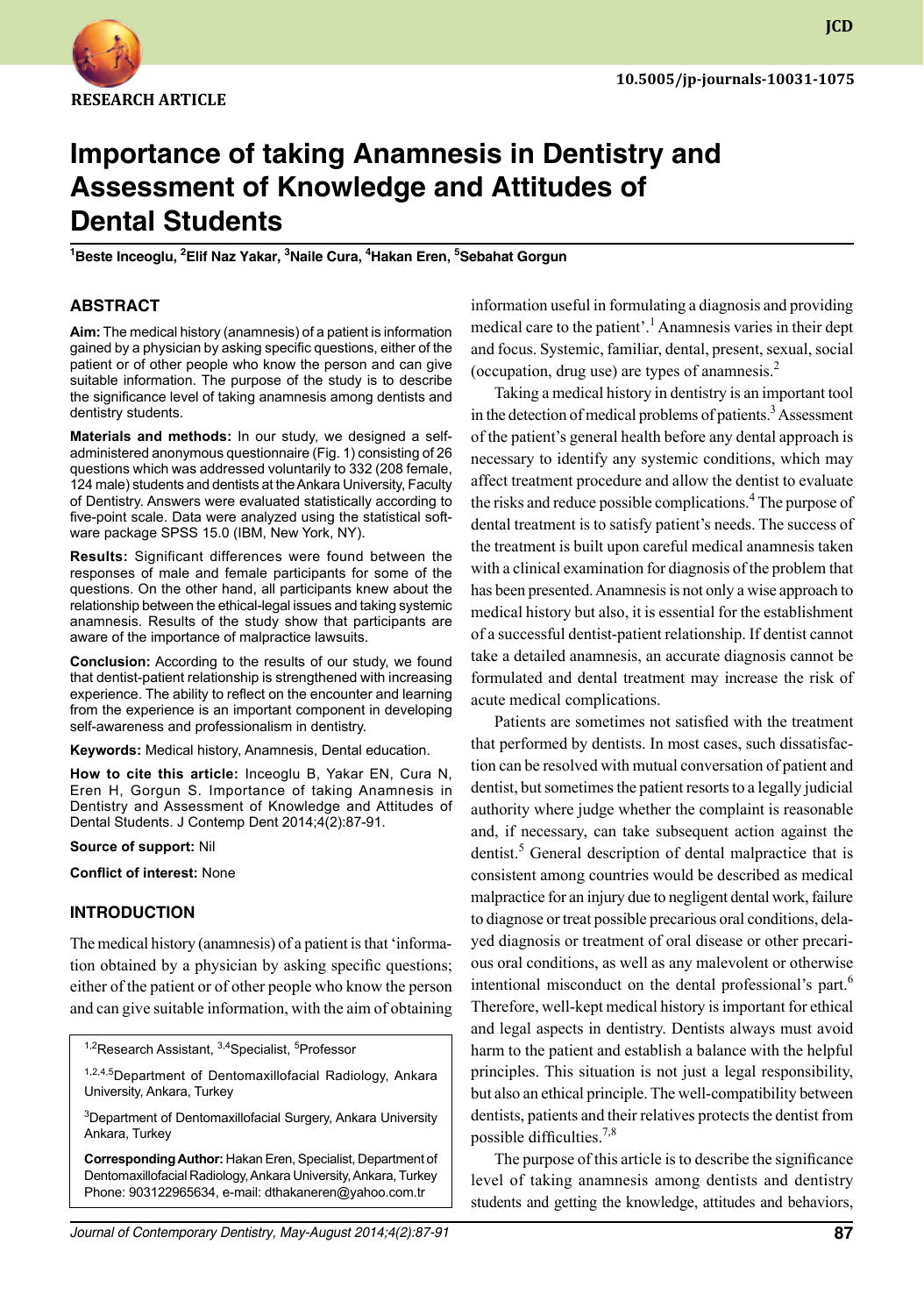$\overline{a}$ 

and to emphasize the importance of dental education with a specific questionnaire. Also findings were obtained whether there is difference between specialist dentists and undergraduate students.

# **materials and Methods**

A self-administered anonymous questionnaire (Table 1) consisting of 26 questions was designed and addressed vol-

untarily to 332 (208 female, 124 male) students and dentists at the Ankara University, Faculty of Dentistry. Two hundred sixty-nine of the students were undergraduate (UGS) and 63 of them were postgraduate (PGS). The UGS group was included 124 fourth year students (DS4) and 145 fifth year students (DS5). DS4 group was also surveyed after 1 year. Our aim was to collect the significance level of taking anamnesis among postgraduate and undergraduate dentistry

**REAL** 

| Totally agree Agree Confused<br>Disagree Certainly disagree<br>1. Systemic anamnesis is necessary.<br>2. I think, I spent enough time to get medical history.<br>3. Taking systemic anamnesis makes positive impact on the<br>patient-dentist relationship.<br>4. When I take systemic anamnesis I make eye contact.<br>5. Taking systemic anamnesis makes positive effect on<br>treatment.<br>6. I know ethical and legal aspects of taking systemic<br>anamnesis.<br>7. I know the emergency response when the patient is jeopardized<br>about his/her systemic disease.<br>8. Patients are sufficient enough when expressing their systemic<br>diseases.<br>9. I refer the patient to the related clinic for further examination<br>about the unknown systemic disease by the patient, after<br>determination of intraoral and extraoral examination's data.<br>10. I know the side-effects of drugs which patients use.<br>11. I know intraoral signs and symptoms of drugs used by |  |
|-----------------------------------------------------------------------------------------------------------------------------------------------------------------------------------------------------------------------------------------------------------------------------------------------------------------------------------------------------------------------------------------------------------------------------------------------------------------------------------------------------------------------------------------------------------------------------------------------------------------------------------------------------------------------------------------------------------------------------------------------------------------------------------------------------------------------------------------------------------------------------------------------------------------------------------------------------------------------------------------|--|
|                                                                                                                                                                                                                                                                                                                                                                                                                                                                                                                                                                                                                                                                                                                                                                                                                                                                                                                                                                                         |  |
|                                                                                                                                                                                                                                                                                                                                                                                                                                                                                                                                                                                                                                                                                                                                                                                                                                                                                                                                                                                         |  |
|                                                                                                                                                                                                                                                                                                                                                                                                                                                                                                                                                                                                                                                                                                                                                                                                                                                                                                                                                                                         |  |
|                                                                                                                                                                                                                                                                                                                                                                                                                                                                                                                                                                                                                                                                                                                                                                                                                                                                                                                                                                                         |  |
|                                                                                                                                                                                                                                                                                                                                                                                                                                                                                                                                                                                                                                                                                                                                                                                                                                                                                                                                                                                         |  |
|                                                                                                                                                                                                                                                                                                                                                                                                                                                                                                                                                                                                                                                                                                                                                                                                                                                                                                                                                                                         |  |
|                                                                                                                                                                                                                                                                                                                                                                                                                                                                                                                                                                                                                                                                                                                                                                                                                                                                                                                                                                                         |  |
|                                                                                                                                                                                                                                                                                                                                                                                                                                                                                                                                                                                                                                                                                                                                                                                                                                                                                                                                                                                         |  |
|                                                                                                                                                                                                                                                                                                                                                                                                                                                                                                                                                                                                                                                                                                                                                                                                                                                                                                                                                                                         |  |
|                                                                                                                                                                                                                                                                                                                                                                                                                                                                                                                                                                                                                                                                                                                                                                                                                                                                                                                                                                                         |  |
|                                                                                                                                                                                                                                                                                                                                                                                                                                                                                                                                                                                                                                                                                                                                                                                                                                                                                                                                                                                         |  |
| patients.                                                                                                                                                                                                                                                                                                                                                                                                                                                                                                                                                                                                                                                                                                                                                                                                                                                                                                                                                                               |  |
| 12. I arrange the treatment planning depending on systemic<br>anamnesis.                                                                                                                                                                                                                                                                                                                                                                                                                                                                                                                                                                                                                                                                                                                                                                                                                                                                                                                |  |
| 13. I demand the assistance from patients' relatives about<br>systemic anamnesis if patients cannot express their selves<br>enough.                                                                                                                                                                                                                                                                                                                                                                                                                                                                                                                                                                                                                                                                                                                                                                                                                                                     |  |
| 14. I think that some patients hide about their systemic diseases<br>(Hepatitis, AIDS, tuberculosis, epilepsy).                                                                                                                                                                                                                                                                                                                                                                                                                                                                                                                                                                                                                                                                                                                                                                                                                                                                         |  |
| 15. I can detect the patients who hide about their systemic<br>disease with asking questions.                                                                                                                                                                                                                                                                                                                                                                                                                                                                                                                                                                                                                                                                                                                                                                                                                                                                                           |  |
| 16. When taking anamnesis, patients get bored.                                                                                                                                                                                                                                                                                                                                                                                                                                                                                                                                                                                                                                                                                                                                                                                                                                                                                                                                          |  |
| 17. As a result of systemic anamnesis taken from patient, if<br>necessary, I refer patient to consultation.                                                                                                                                                                                                                                                                                                                                                                                                                                                                                                                                                                                                                                                                                                                                                                                                                                                                             |  |
| 18. Patients think that it is necessary when I refer them to<br>consultation.                                                                                                                                                                                                                                                                                                                                                                                                                                                                                                                                                                                                                                                                                                                                                                                                                                                                                                           |  |
| 19. After systemic anamnesis, if necessary, I perform prophylaxis<br>protocol.                                                                                                                                                                                                                                                                                                                                                                                                                                                                                                                                                                                                                                                                                                                                                                                                                                                                                                          |  |
| 20. My attention differs in relation with number of patients in a<br>day.                                                                                                                                                                                                                                                                                                                                                                                                                                                                                                                                                                                                                                                                                                                                                                                                                                                                                                               |  |
| 21. I think that patients give deficient, missing and wrong<br>anamnesis because of dental anxiety.                                                                                                                                                                                                                                                                                                                                                                                                                                                                                                                                                                                                                                                                                                                                                                                                                                                                                     |  |
| 22. I ask about the pregnancy to all the women at the age of<br>fertility.                                                                                                                                                                                                                                                                                                                                                                                                                                                                                                                                                                                                                                                                                                                                                                                                                                                                                                              |  |
| 23. Patients talk about unnecessary details when giving<br>anamnesis.                                                                                                                                                                                                                                                                                                                                                                                                                                                                                                                                                                                                                                                                                                                                                                                                                                                                                                                   |  |
| 24. I repeat the anamnesis when I think that it is discrepant or<br>conflicting.                                                                                                                                                                                                                                                                                                                                                                                                                                                                                                                                                                                                                                                                                                                                                                                                                                                                                                        |  |
| 25. I arrange dental appointment in relation with systemic<br>anamnesis.                                                                                                                                                                                                                                                                                                                                                                                                                                                                                                                                                                                                                                                                                                                                                                                                                                                                                                                |  |
| 26. I think that it is important to record systemic anamnesis<br>information for malpractice cases.                                                                                                                                                                                                                                                                                                                                                                                                                                                                                                                                                                                                                                                                                                                                                                                                                                                                                     |  |

**Table 1:** The questionnaire that was used in the study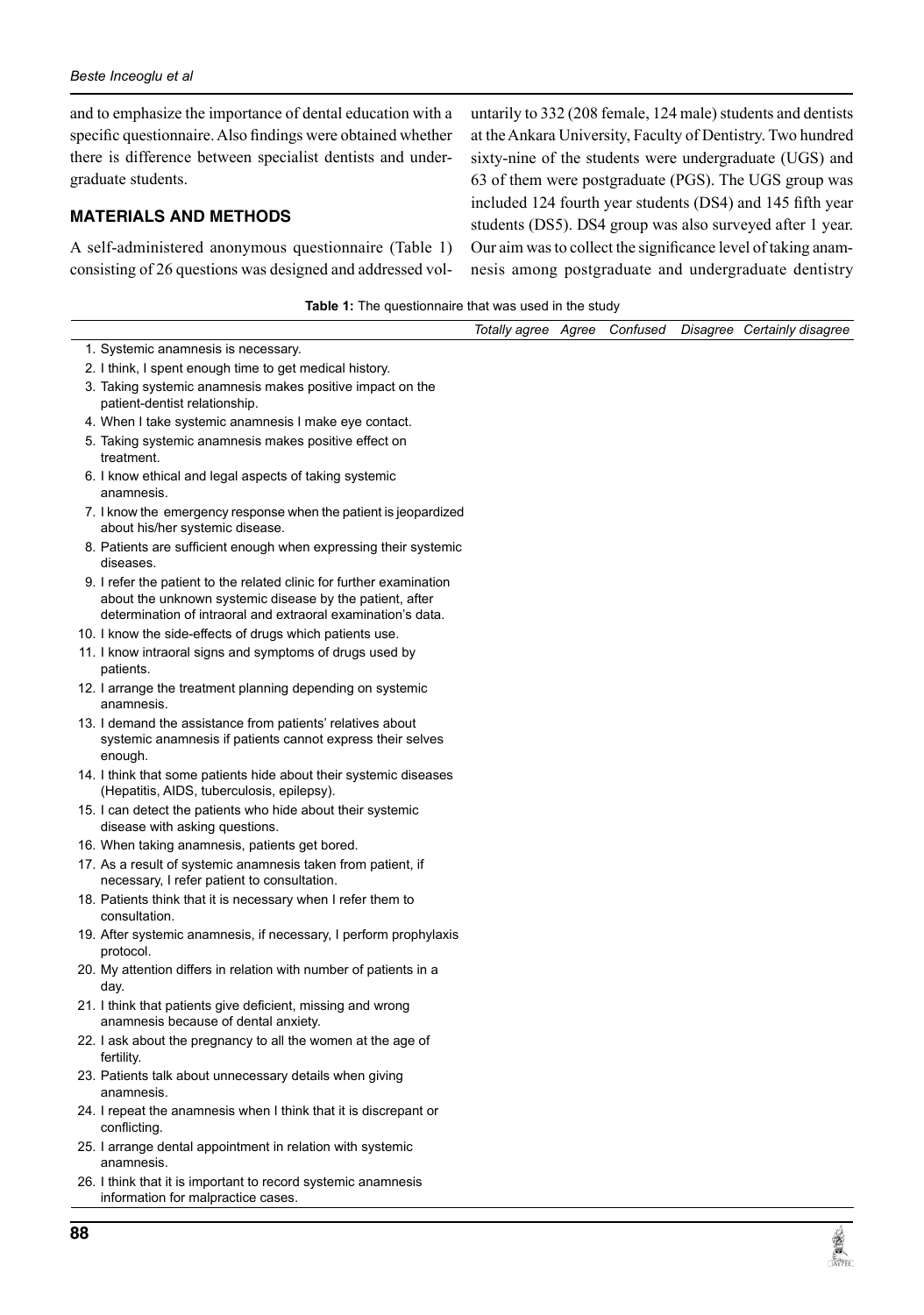students and getting the knowledge, attitudes and behaviors, and to emphasize the importance of dental education with a specific questionnaire.

Written permission was taken from ethics committee of Ankara University, Faculty of Dentistry for applying the questionnaire. Answers were evaluated statistically according to five-point scale. Surveyed undergraduate students were 4th and 5th year intern dentists who were practicing in clinics of dentistry faculty under surveillance of proficient staff between October 2010 and July 2012. Data were analyzed using the statistical software package SPSS 15.0 (IBM, New York, USA). Differences between gender and other groups were evaluated using chi-square test (significance level was set at  $p \le 0.05$ ).

## **Results**

Significant differences were found between the responses of male and female participants for some of the questions (Graph 1). According to the results of question 7 which about the emergency response, males were found more experienced than females  $(p < 0.01)$ . Furthermore, significant differences were found for question 12, 22 and 24. Question 12 was about treatment planning, question 22 was about pregnancy and question 24 was about the repeat of the anamnesis when conflicting. Female dentists were found more sensitive than male dentists ( $p \le 0.01$ ). No statistically significant differences were found in other questions.

Statistically significant differences were found between the responses of DS4 and DS5 for the questions 1, 6, 7, 9, 10, 11, 15, 17, 19 (Graph 2). DS5 students were found more responsive than DS4 students. Same students became more sensitive over 1 year. Question 1 was about importance of systemic anamnesis, question 6 was about ethical and legal aspects, question 7 was about emergency response, question 9 was about related clinic examination to the



**Graph 1:** Statistical distribution of questionnaire according to gender of participants. *Note:* Answers above the red line are statistically significant

*Journal of Contemporary Dentistry, May-August 2014;4(2):87-91* **89**

unknown systemic disease of the patient; according to the answers of these questions, there were significant differences ( $p < 0.05$ ). Also; answers of question 10 (side effects of drugs), question 11 (intraoral signs and symptoms of drugs), question 15 (detection of the patients' systemic disease which is hidden by patient), question 17 (consultation) and question 19 (prophylaxis protocol) showed statistically significant differences ( $p \le 0.01$ ). For answers of the other questions, no differences were found  $(p > 0.05)$ .

In comparison between groups of UGS and PGS's, there were statistically significant differences within nine questions (Graph 3). According to answers of questions 7, 9, 22; the significant differences were found between two groups. Answers of questions 11 and 19 showed that UGS were more sensitive than PGS ( $p \le 0.05$ ). According to answers of questions 10,16 and 17; PGS were aware of side effects of drugs, taking anamnesis patients get bored and refer to consultation more than UGS ( $p < 0.01$ ).

## **Discussion**

Several studies assessed the dental practitioners' and students' knowledge about the importance of taking medical history in dental education and focused on behavior and attitudes of clinicians. In general, the results of the recent studies showed that participants were aware of the significance of taking medical history. Answers of questionnaire were in a satisfactory score. The relationship between dentist and patient is the first step of the dental treatment. If the first interaction results in serious miscommunications/ misinterpretations regarding the patient's understanding of the diagnosis, treatment options, and cost; the pretreatment duration with the patient provides reducing of the dentalstress and confidence to dentist.<sup>9,10</sup> In our study, we established the volunteers place emphasis to allow time to their patients before treatment for more comfortable operation.



**Graph 2:** Statistical distribution of questionnaire according to comparison of DS4 and DS5 groups. *Note:* Answers above the red line are statistically significant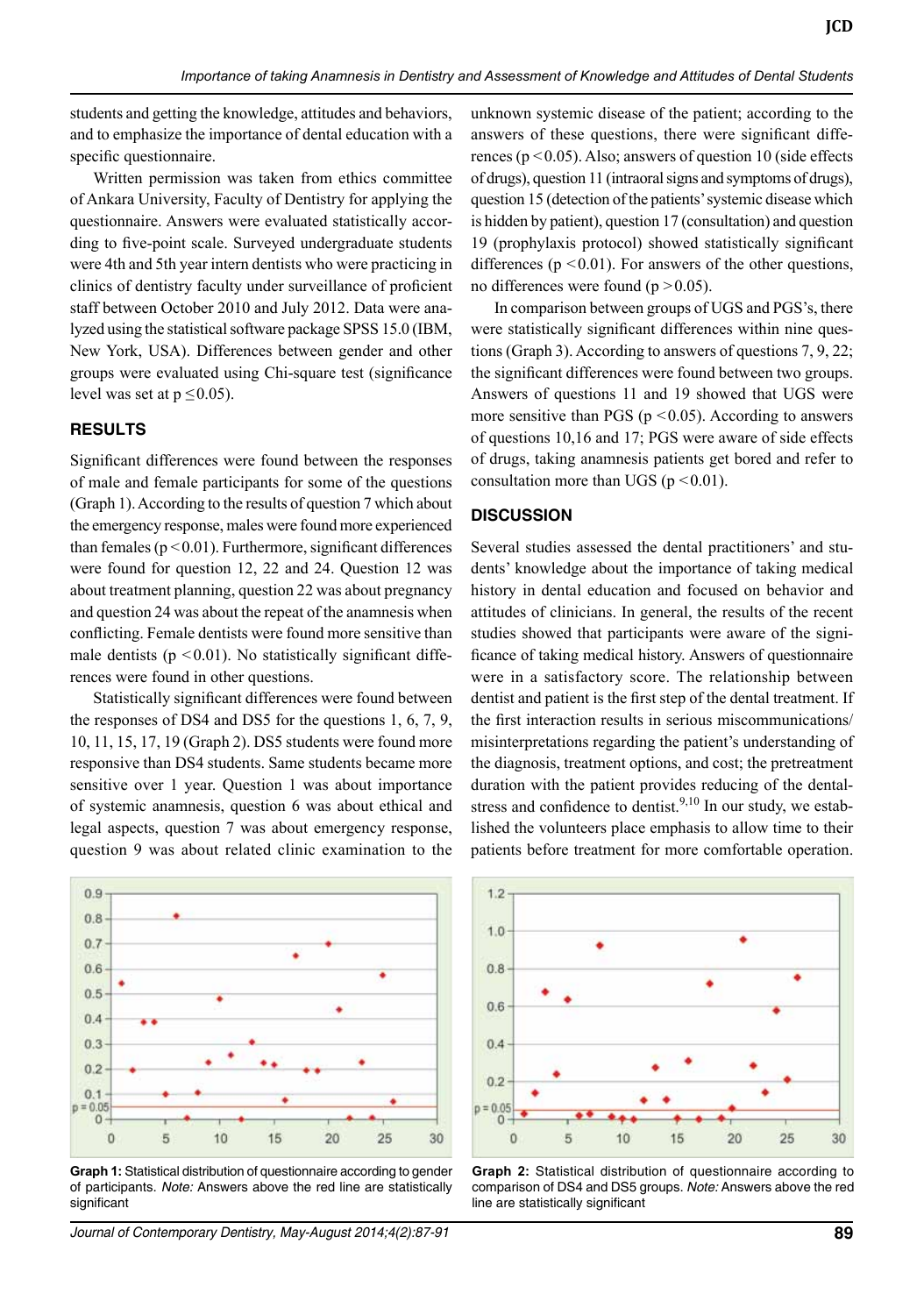

**Graph 3:** Statistical distribution of questionnaire according to comparison of UGS and PGS groups. *Note:* Answers above the red line are statistically significant

Additionally, the eye contact is also important for set dentist's trust in patient, so patient thinks more carefully listening to her/his complaints, by the way dentist-patient communication gets stronger.

Before dental treatment, dentist must learn all the medical problems that could be risk for both dentist and patient during treatment. On the other hand, selected questions can make a difference for reducing the risks. Dental practitioners, like all the other healthcare professionals, might engage with legal claims and can be sued if patients are not satisfied with the dental treatment. In our study, participants knew about the relationship between the ethical-legal issues and taking systemic anamnesis. Thus, results of the study show that participants are aware of the importance of malpractice lawsuits. Under today's developments in medical technology, there are a lot of treatment options for a single condition. Therefore, increases in treatment options give rise doctor to take more risks. Taking more risks can cause to failure of treatment or malpractice. Correspondingly, the patient and/or the relatives of the patient can go to court and sue the medical staff when they do not receive sufficient medical treatment or when they think they are harmed as a result of a faulty treatment intervention. As a result of that, the increased number of compensation cases brought against doctors in recent years has become a major concern for the medical industry not only in Turkey but also throughout the world.<sup>11,12</sup>

Patient's systemic conditions constituent his/her general health such hypertension, diabetes mellitus, asthma, allergy and epilepsy must be identified clearly in the first step. Otherwise, the treatment could be influenced and arise a situation that requires urgent intervention. In such emergency situations, dentists have a short period of time for the correct intervention. So, taking medical history prevents the dentist against potential risks. According to the results of survey, female dentists were more undecided about emergency inter-

vention than male dentists. This result is probably associated with panic during emergency situation, so female dentists can be called nerveless. As a result, emergency action is not only based on the knowledge, but also it needs a calm practitioner. Female dentists' answers showed that their knowledge is enough but also ambivalent about emergency situation. Female dentists have been reported to make decisions more based on 'feeling' (personal values, maintenance of harmony, sympathy and tact) than men, who base decisions more on 'thinking' (logic, consistency, objectivity).<sup>13</sup> Female dental students have been found to have better social skills, to be more emotionally expressive and sensitive, more verbally expressive and more responsive to patient needs, whereas men have better emotional control.<sup>14</sup> In addition, male dentists (46%) have been perceived as more likely to expect the patient to endure pain compared with female dentists  $(8\%)$ .<sup>15</sup> There is also evidence that male and female dentists are more alike than dissimilar.<sup>13,16</sup> A survey of Canadian dentists revealed that the sexes do not differ in their attitude toward pro bono care, nor in a variety of opinions regarding publicly financed dental care.<sup>16</sup> A US study reported no differences between male and female dentists in the number of treated patients with insurance.<sup>17</sup>

As is known, in dental treatment approach one of the most significant topics is women patients who are in childbearing age. Changes in woman's hormonal milieu have surprisingly strong influence on oral cavity. These changes reflected on tendency to bleed in menstrual cycle, using oral-contraceptive drugs, available drugs during lactation period, and radiographic indications in the risk of pregnancy and reduce of radiation doses. Consequently, all women in the possibility of being pregnant must be asked by dentists before dental treatment. The increased hormonal secretion and the fetal growth induce several systemic, as well as local physiologic and physical changes in a pregnant woman. The main systemic changes occur in the cardiovascular, hematologic, respiratory, renal, gastrointestinal, endocrine, and genitourinary systems. $18$  The local physical changes occur in different parts of the body, which include the dental health. These collective changes may pose various challenges in providing dental care for pregnant patients. Therefore, understanding the physiological changes of the body, the effects of the dental radiation and the medications which are used in dentistry for the pregnant women, lactating mothers and the fetuses, is essential for the management of the pregnant and nursing mothers.<sup>19</sup> Results of our study showed that female dentists were asking pregnancy risk in more frequency than male dentists, thus shows that women are more sensitive in this condition, or male dentists might be more ashamed than females for talking about pregnancy or associated conditions with female patients.

**REAL PROPERTY**